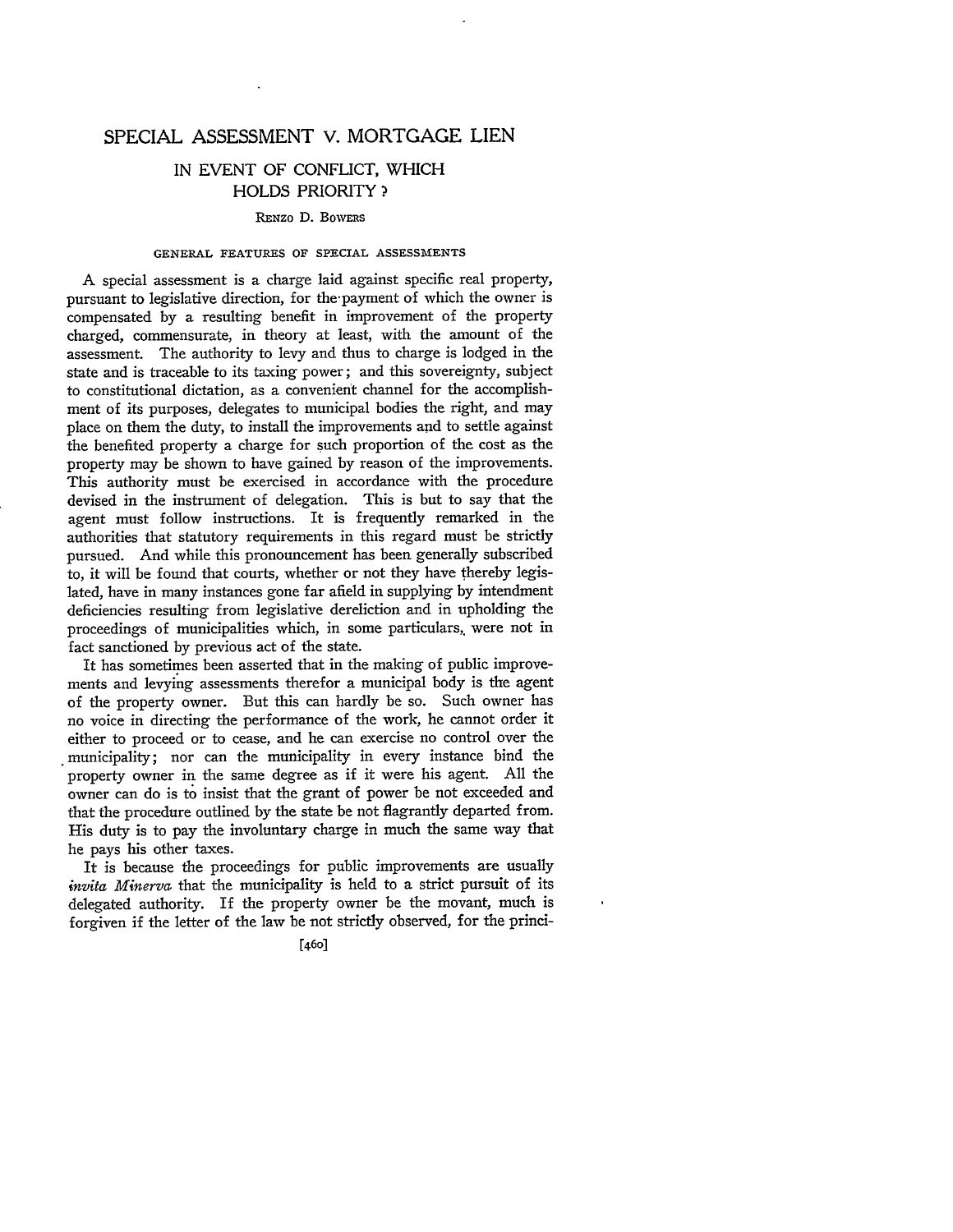ples of waiver or estoppel may operate against him to the extent that' he ought not in good faith be heard to complain of irregular procedure which, by apparent solicitation, he may have invited.

In thinking of the effect to be given a lien allowed for the cost of public improvements, there necessarily arises a consideration of the purposes to be served. In some quarters it is deemed sufficient to say that the power to levy assessments for such improvements is a derivative of the inherent power of the state to tax, and that a special assessment is a species of taxation. Still, the assessment should not be elevated to the plane of a tax laid for general governmental exigencies, for under the latter private property may in effect be confiscated if public necessity therefor should arise, and the extent of the former is measured by. the benefit which specific property receives from the expenditure by means of which it is improved. It is not true, however, that the benefit to the property is the sole basis of the state's power to cause a lien to be fixed on the property for its own improvement. If that were so, the effect would be that the state could compel a property owner to install improvements for his own benefit, whether he would or not. There is a third element that is part and parcel of the source of the state's power in this regard. This element is the benefit of the municipality itself, which is but to say that the improvement is for the public good, inclusive of the good of every inhabitant within it. Streets are improved for the public good. Sewers are laid for the public good; and drains are installed because public benefit is thereby accomplished. That specific property receives a greater benefit than that accruing to the public in general, is but an incident to the public improvement. Yet, incidental as it is, the fact of this special benefit must exist in order to render valid the assessments for which a lien is given against the specific property for its proportion of the cost of the improvement.

It is no longer questioned that such liens may be validly imposed. But question is still frequently made as to the extent to which they may be allowed to operate when other liens and encumbrances covering the same property have intervened. If the assessments could be held on a parity with general taxes, no such question could arise. A general tax, originating in the paramount necessity that the government shall have the means to support itself, is an obligation of the citizen superior to all other demands that may be made against him. And the obligation being of this high order, it has been considered from the very beginning of all systems of taxation that the sovereign must possess the requisite power to enforce payment promptly and without fail. As a means to this necessary end, taxes levied against real estate have been held *ex propria vigore* a lien on the property with priority over all other liens, without express legislative declaration thereof, and without regard to the time or manner in which such other liens may have originated. For these reasons, a mortgage or deed of trust against real property must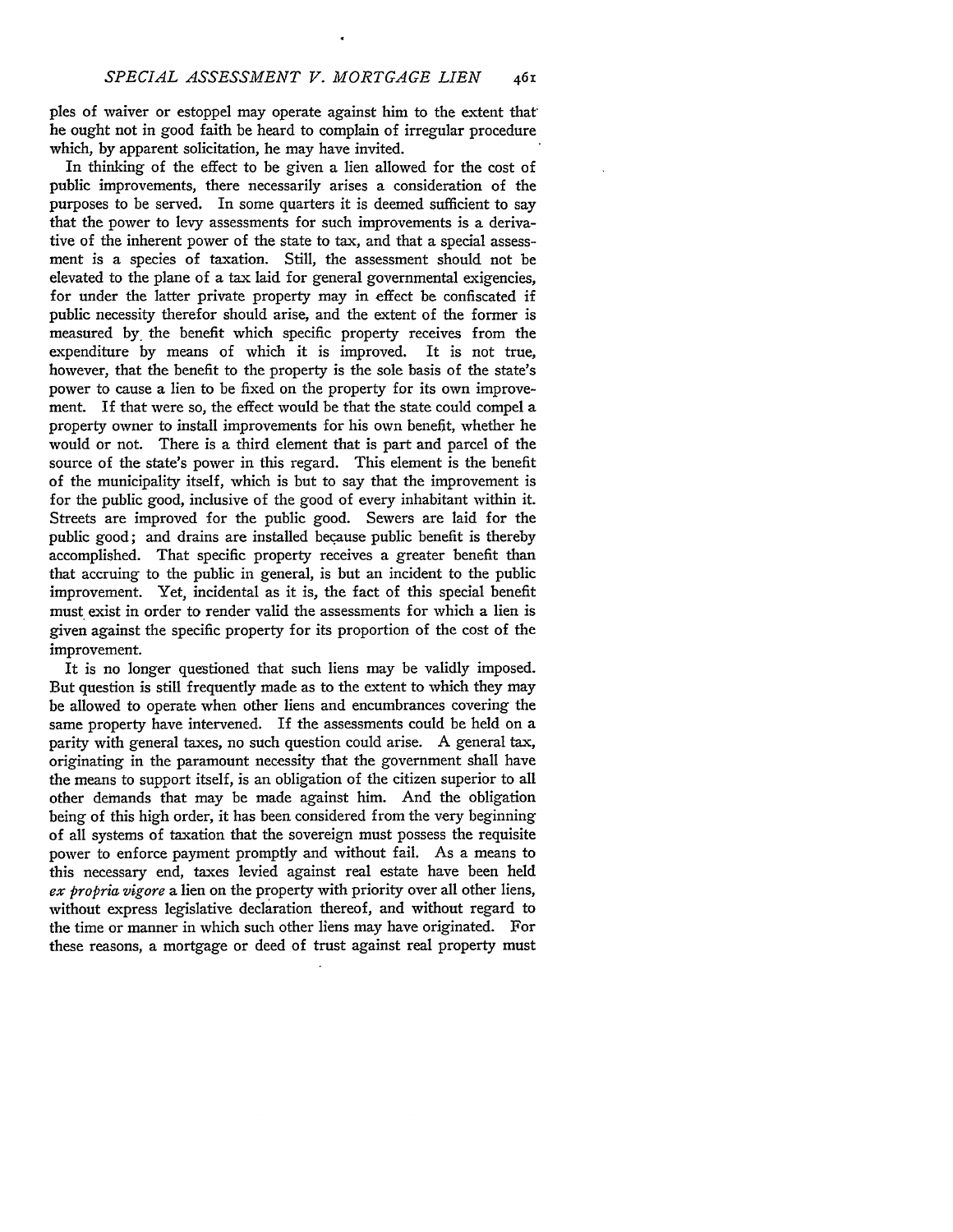be subordinated to the demands of general taxes whether or not they are prior in point of time, and whether or not there is a statute giving such priority.

Other questions enter into a consideration of the relative priority of the lien of a special assessment and that of a mortgage against the same property. What if the matter of priority is regulated by the express terms of the statute? What may be implied from the wording of the statute? What if the statute is wholly silent as to the priority? Of what force is the fact that the mortgage may have been executed and recorded before the statute was enacted? All of these questions have been considered by the courts in settling conflicts that have arisen between the lien of a mortgage and that for a special assessment for public improvements.

#### **PRIORITY** OF **ASSESSMENT** LIEN **UNDER EXPRESS** PROVISION OF **STATUTE**

The text-writers agree that it is within the province of the legislature to enact that the lien for special assessments shall take precedence over a mortgage lien.

"A lien for public taxes and assessments is upon the property, and is paramount to all liens acquired by personal contract, when so provided by statute. . . . Although the lien of a prior recorded mortgage is superior to that of a special assessment, it is within the power of the legislature to change the rule, and make the mortgage lien secondary to that of the assessments."<sup>1</sup>

"Not only is it competent for the state to charge land with a lien for the taxes imposed thereupon, but the legislature may, if it deem it proper or necessary to do so, make the lien a first claim on the property, with precedence of all other claims and liens whatsoever, whether created by judgment, mortgage, execution, or otherwise, and whether arising before or after the execution of the tax. When that is done the lien does not stand on the same footing with an ordinary encumbrance, but attaches itself to the res without regard to individual ownership, and if enforced by sale of the land the purchaser will take a valid and unim-<br>peachable title."<sup>2</sup>

The courts uphold this conclusion of the text-writers, basing their approval of such legislative power largely on the necessity for community advancement through public improvements. This is well explained by the California court thus:<sup>3</sup>

"Whether the power to tax for street improvements is to be referred to the general taxing power and the power of eminent domain, or, as some courts have suggested, to the police power, is not very important. Whatever its source may be, it exists beyond question by reason of its nature and objects, and that it partakes of the nature of the taxing power must be admitted. The power to levy a tax for general purposes,

<sup>&#</sup>x27;Hamilton, *Special Assessments* (1907) sec. 7o8.

<sup>2 2-</sup>Cooley, *Taxation* **(3d** ed. 19o3) **pp.** 866-868.

*<sup>&#</sup>x27;German Sa4ngs, etc. Soc. v. Ransh* (19o2) **138** Calif. **12o,** 124, **69** Pac. **89,** 92.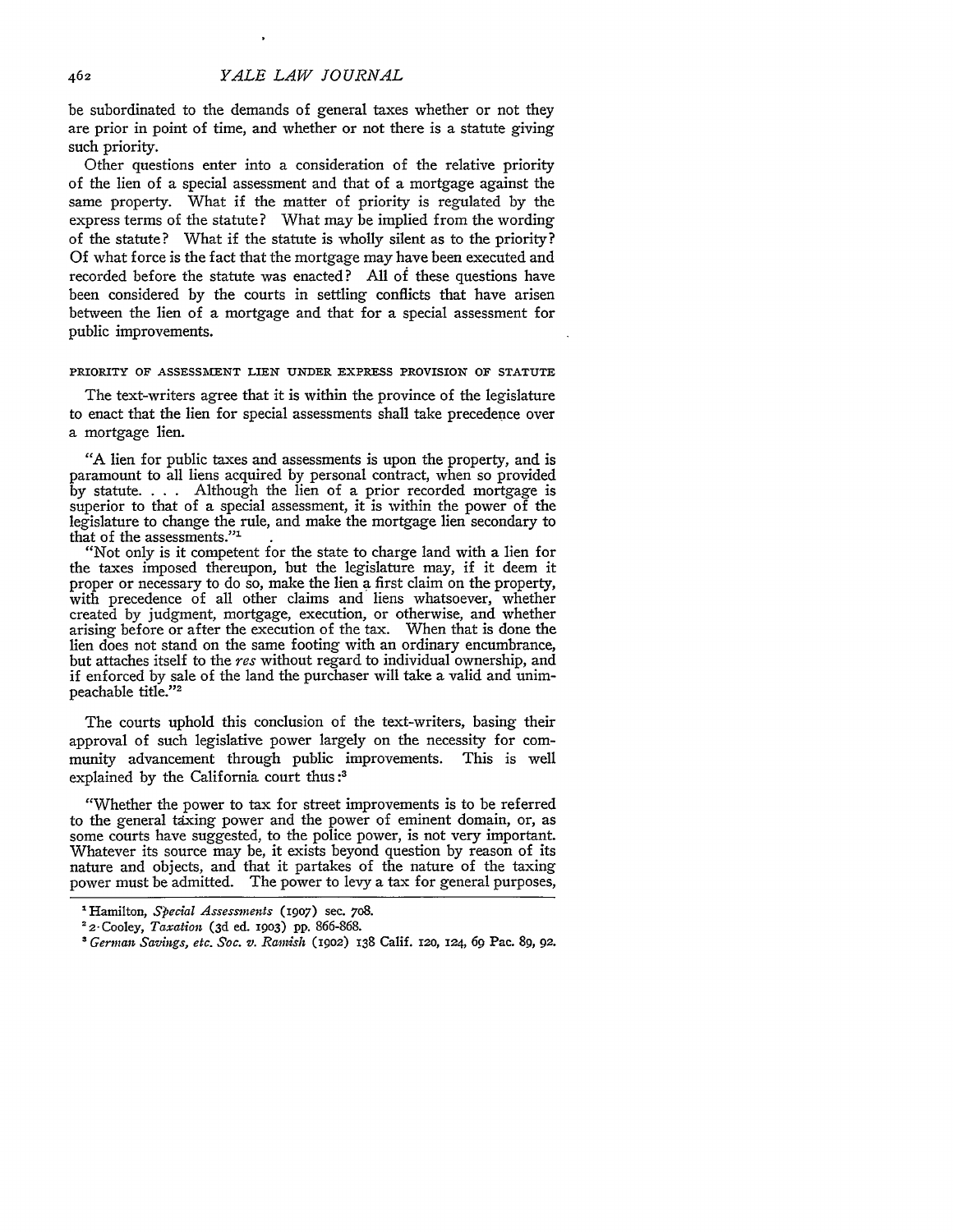which shall be a lien superior to all other liens, prior or otherwise, is not doubted, and it is not because it is called a tax, but because of its object and the necessity for raising revenue in order to execute the functions of government. In modern times, wbatever may have been the demands of society in an earlier period of the development of government, the necessity for improving the streets of cities and towns, while perhaps less important in degree than the general objects of government, is yet important and necessary to the welfare of the whole community, and -the principles on which the system of general taxation depends, and which govern in the enforcement of tax levies for general purposes, are also applicable to taxation for the improvement of streets, the construction of sewers, and other like public work."

In addition to the element of public interest that enters into a consideration of the question of legislative power to declare the lien of special assessments superior to other liens, courts have thought of the benefit to the property itself in determining what ought to be the rule. It is said that the public improvement enhances the value of the private property to the extent that the cost is laid against it. The mortgage lien being on the entire interest of the owner, the increase in value **by** reason of the improvement enures to the advantage of the mortgagee **by** adding to the amount of his security. And since the addition is made without expense to the mortgagee, his lien should be postponed to the claims of the one who has made the improvement.

This argument runs quite generally through the authorities whether there is a statute regulating priority, whether the statute is silent as to priority, or whether a deduction is sought to be made from the implications of a statute. But it must be confessed that the argument is considerably refined and somewhat strained. It is true that in theory the benefit to the property must equal the cost of the improvement with which it is charged. In practice this is frequently a chimera. And especially is there often gross disproportion between the benefit and the charge where the expense for the improvement of an entire district is put in hodge-podge and each owner required to pay the proportion of the whole cost that the frontage of his property bears to the frontage of the district. If it be a fact that the benefit does equal the cost, this benefit is added to the equity of the owner and thus may be made to respond to the claims of the assessment-lien holder. The amount of the benefit is not added to the mortgage. The mortgagee holds no greater claim against the mortgagor than he held prior to the improvement. The improvement is made without his consent. Perhaps it was not even contemplated at the time his mortgage originated. Yet to protect his security he may be called on to discharge a debt for the creation of which he was not responsible, and for which he receives nothing.

In such cases, the mortgagee gets slight comfort from the courts. He is usually dismissed as he was in a New Jersey case with the blunt statement that<sup>4</sup> "it is well settled that, in the exercise of its sovereign

*<sup>&#</sup>x27;Doremus v. Cameron* (i891) *49* **N. 3. Eq.** I, at p. **7,** 22 AtI. 802, at **p. 8o4.**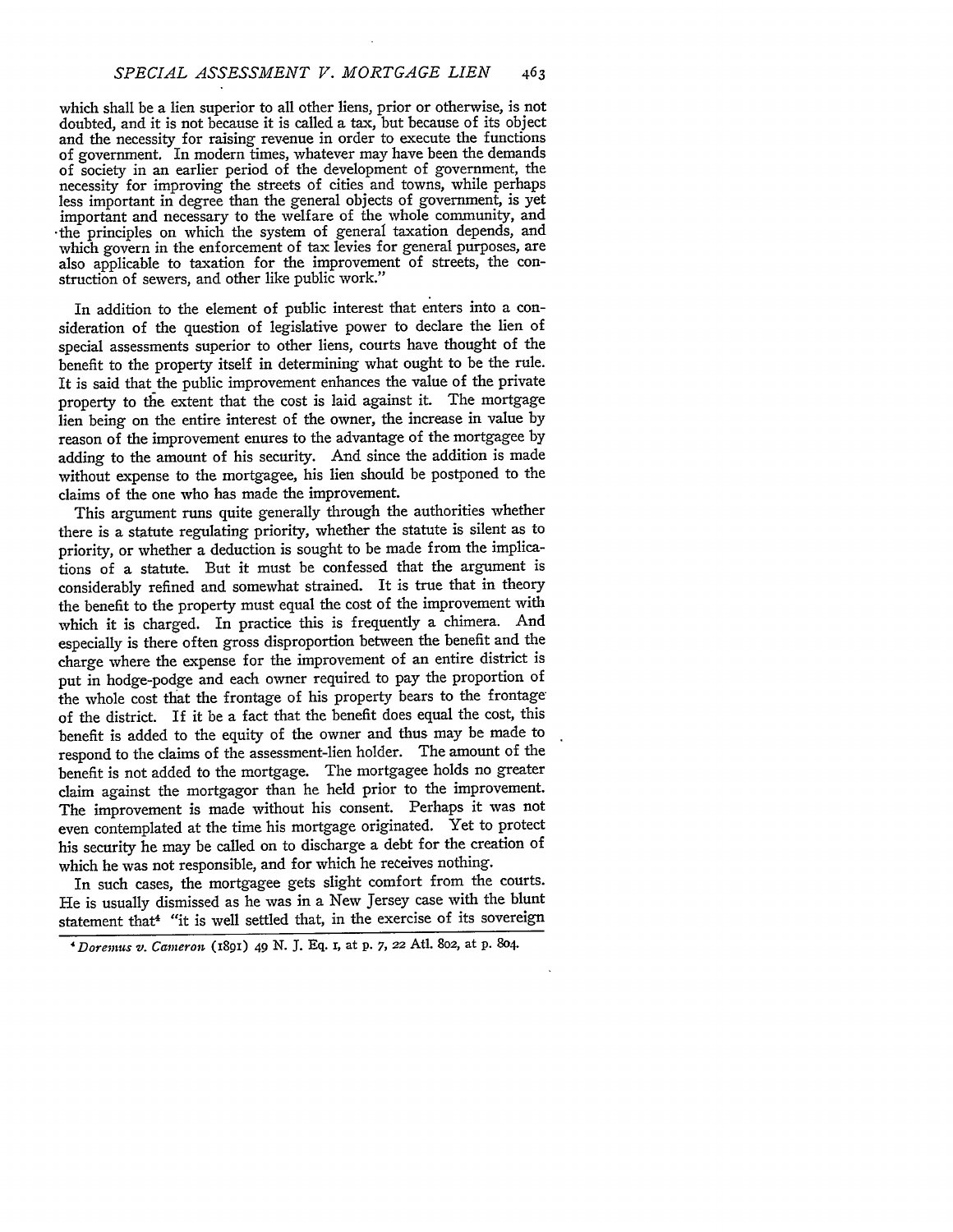power of taxation, the state may displace prior encumbrances, although the displacement may be prejudicial to individual right." That pronouncement was at least frank. There was no pretense that through the reversing of his priority the mortgagee was left as well off as he was before. The decision was on the theory of paramount necessity.

It is not incumbent on courts to advance these refined considerations. The inherent nature of special assessments, the need of public improvements for community advancement, the knowledge imputed to one contemplating the acceptance of a mortgage that such improvements may be ordered in, are sufficient to make his lien secondary.

Whatever the arguments or reasoning of the courts, it is universally held that it is within the legislative prerogative to enact that a mortgage lien, whether anterior or subsequent in point of time to that of the special assessment, shall be subordinated in effect to the latter.<sup>5</sup>

#### PRIORITY IMPLIED **FROM OTHER** STATUTORY PROVISIONS

As previously suggested in this article, the courts have in many instances reached out and supplied by intendment many deficiencies in proceedings relating to public improvements for which the legislature could have provided but did not. It is not my purpose to consider here the question of how far the courts should go in this regard; it is sufficient to state what they have actually done.

The cyclopaedic statement of the rule to be followed in construing such statutes as to lien priority has not apparently met with judicial approval. "Taxes and assessments levied upon land which is already subject to a mortgage do not displace or outrank the lien of the mortgage in the absence of an express legislative declaration that they shall constitute a paramount lien." $\delta$  This doctrine has been subscribed to by one court,<sup>7</sup> which held that in order to give the lien of a special assessment priority over existing encumbrances there must be words in the statute expressing such legislative intent.

Text-writers approach the subject cautiously. Thus, by one it is said:<sup>8</sup> "In the absence of a statute giving an assessment priority over an earlier mortgage lien, an assessment has no such priority." The earlier mortgage lien, an assessment has no such priority."

*<sup>&#</sup>x27;Bauvian v. Ross* (1897) 167 *U3.* **S.** 548, **17** Sup. **Ct.** *966; Provident Ist. v. Jersey City* (1885) 113 U. S. 5o6, 5 Sup. Ct 612; *Weinreich v. Hensley* (1898) 121 Calif. 647, 54 Pac. **254;** *State v. Kilburn* (19o8) 81 Conn. *9, 69* At. **1028;** *People v. Weber (1896)* 164 Ill. 412, 45 N. **E. 723;** *O'Brient v. Bradley* (19O1) 28 Ind. App. 487, 61 N. E. 942; *Des Moines Brick Mfg. Co. v. Sinith* (1899) **io8** Iowa, **307,** *79* N. W. 77; *Dressman v. Simonin* (1898) lO4 *Ky. 693,* 47 **S.** W. 767; *Gorneringer v. McAbee* (1917) 129 Md. 557, *99* Atl. 787; *Swith v. St. Paul* (1911) 116 Minn. 44, 133 N. W. 74; *Keating v. Craig* (1881) 73 Mo. **507;** *Shaler v. McAleese* (19o7) *73* N. J. Eq. 536, 68 Atl. 416; *Pittsburg's Appeal* **(1871)** 7o Pa. 142; *Krutz v. Gardiner* (19Ol) **25** Wash. 396, **65** Pac. **771.**

**e27 Cyc. 1176.**

*<sup>&#</sup>x27;Moody v. Sewerage Board* (Tgo6) **117** La. **360, 41** So. 649.

**g2** Page and Jones, *Taxation by Assessment* **(19o9)** sec. lo68.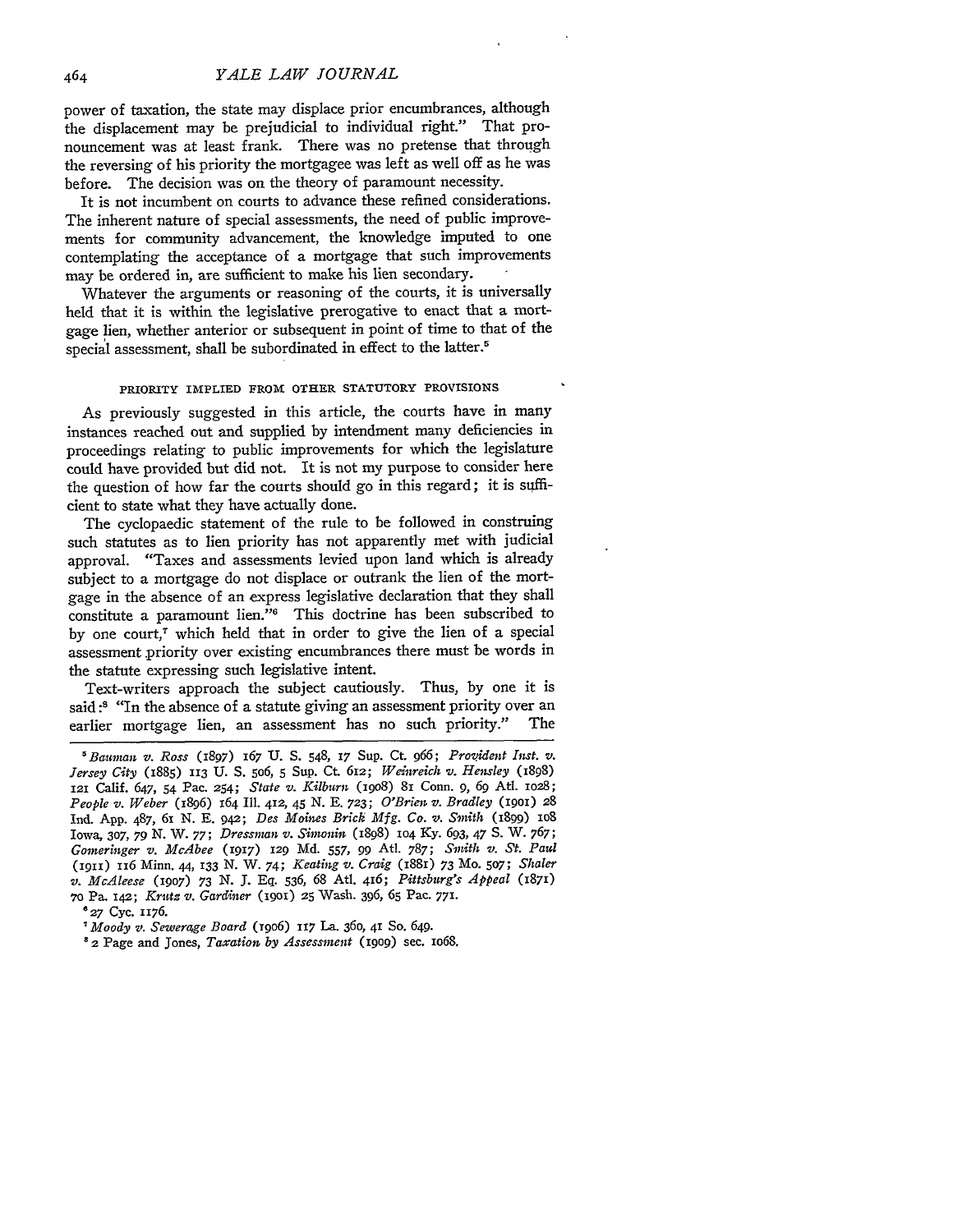authors, it will be noticed, do not say that the statute must expressly declare such priority. In another treatise on the subject there is an apparent contradiction in consecutive sentences:<sup>9</sup> "It is, for these reasons, often proper to deduce from the general language of the statute giving a lien the conclusion that it gives a paramount lien to which mortgage estates or judgment liens must yield. But this conclusion cannot, perhaps, be inferred where no provision is made for giving those who hold such interests a hearing, and where there are no words declaring the superiority of the lien." Of course, if there are words declaring the superiority of the assessment lien, it is not necessary to look further. But suppose there are no such words?

The courts, in nearly all cases where the question has been raised, have not been ambiguous in expressing their views. They adhere to the rule that the statute must itself determine the character and extent of a lien given for public improvements. But they say that it is not necessary that the state should in express terms declare that the lien shall be a paramount one. If the intent can be gathered from the general provisions and purposes of the law, the courts will enforce it.

"We can readily perceive that there are cases in which the adjudication in favor of the priority of a mortgage lien would seriously interfere with the prosecution of a work for the promotion of the public welfare, but the creation of liens and their incidents is a legislative matter, and the courts cannot create such liens.

The statute must determine the character and extent of the lien. It is not necessary that it should in express terms declare that the lien shall be a paramount one, for if the intention can be gathered from the general words and purposes of the statute, the courts will give it effect."10

The Kentucky court has gone as far in implying the priority of an assessment lien over that of a mortgage as any adjudication that has come under the writer's notice. The charter of a city merely gave the municipality power to cause the improvements to be made, allowed a lien for their cost with authority to direct a sale of the property improved in accordance with by-laws and regulations to be adopted **by** the city. There was a clash between the assessment lien and that of a prior mortgage.

"Whilst this language [the above charter provisions] does not expressly say that such liens shall be prior in rank to other liens on said property, it seems to us that it does this **by** necessary implication. This power the city can exercise against the owner of the property, and certainly a mortgagee can have no higher equity or claim in the property than the mortgagor gave him. His interest and title in same are conditional and less than that of the mortgagor, and his rights in the property are entitled to no greater consideration than those under whom he claims. He, with the owner, has profited by the enhanced value given

**<sup>02</sup>** Elliott, *Roads and Streets* (3d ed. 1911) sec. 749.

*<sup>&</sup>quot;State v. Aetna Life Ins. Co.* (1888) 117 Ind. *251, 252, 20* **N.** E. **144.**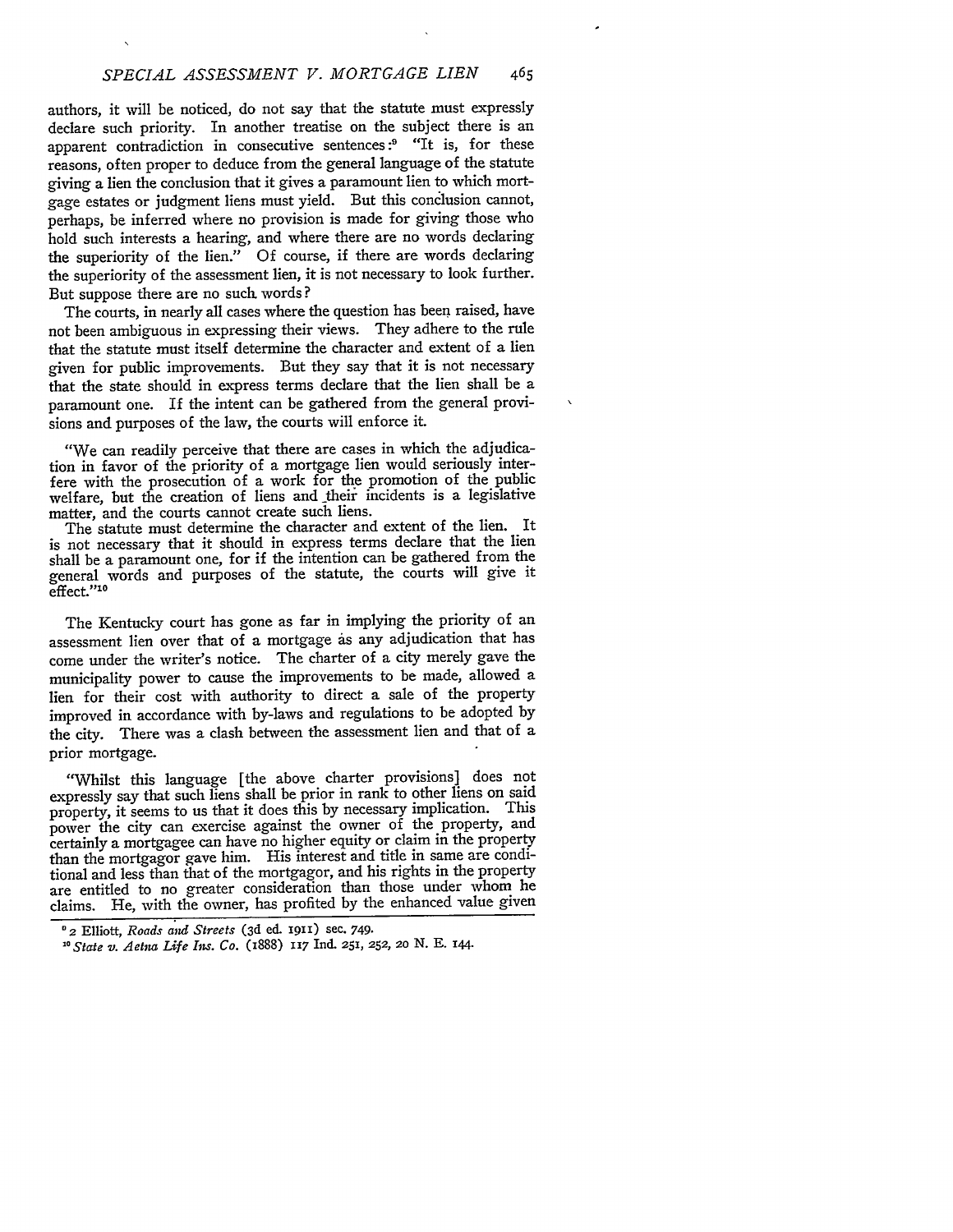the property by the improvements which the assessment is made to pay for....

We are of the opinion that the lien provided for in the section of the charter quoted, *supra,* existed from the date when such charter became operative against all the real property within the limits of the city. It was simply a suspended power which the council could enforce whenever, in their discretion, the public interests required it, and all persons dealing in such real property were bound to take notice."<sup>11</sup>

Perhaps the real reason of the court's conclusion is found in these words immediately following the above statements:

"Any other construction gives to the landholder the power to so encumber his land as to render nugatory the power vested in the common council for the benefit of the whole community to improve streets at the expense of the abutting property holders."

To this reasoning it might be answered that, since there is no common law of assessments, there should be an expression of the legislature as to priority, or language should be used which would disclose an intent of the lawmakers that such assessment lien should be superior to others, that in the charter in question no language was used in any way showing such intent, and that therefore the implication was an arbitrary one.

The authorities are practically unanimous, however, in holding that, in the absence of express statutory declaration of priority in favor of the assessment lien, such priority will be implied if the general language in the act will permit.<sup>12</sup>

This rule is undoubtedly the correct one. The proceeding by which the cost of the improvement is allowed to be charged against the land to the extent of benefits is *in rem* in its nature. It is the whole interest in the land that is charged, not merely a part of it, or some particular interest in it. The improvement is for the benefit of every interest in the land, for the lien-holder as well as the owner, from which arises the necessity that the lien allowed for the improvement expenses must be coextensive with the estate benefited.

While the implication of priority should be a reasonable one and have some relevancy to the context of the statute, the construction of such laws is ordinarily not a difficult matter. Where the statute provided that, "any person interested in any property assessed may file objections," and after sale the title was "subject to redemption by the former owner or his grantee, mortgagee, etc.. . **.,"** it was clear that the legislature meant to subordinate the mortgage lien to that of the

*<sup>&#</sup>x27; Dressan v. National Bank* (1897) **100** Ky. 571, 576-577, 38 **S.** W. **1052, 1054.** *1Lybass v. Ft. Myers* (19o8) **56** Fla. 817, *47* So. 346; *Wabash E. Ry. v. East Lake, etc. Drainage District* (i89o) 134 IIl. 384, **25 N.** E. 781; *Morey-v. Duluth* (1899) **75** Minn. *221,* 77 N. W. 829; *Richmond v. Williams* (19o4) **102** Va. **733,** 47 S. E. 844; *Carstens v. Seattle* (1915) 84 Wash. 88, 146 Pac. 381; Ann. Cas. 1917A *io79,* note.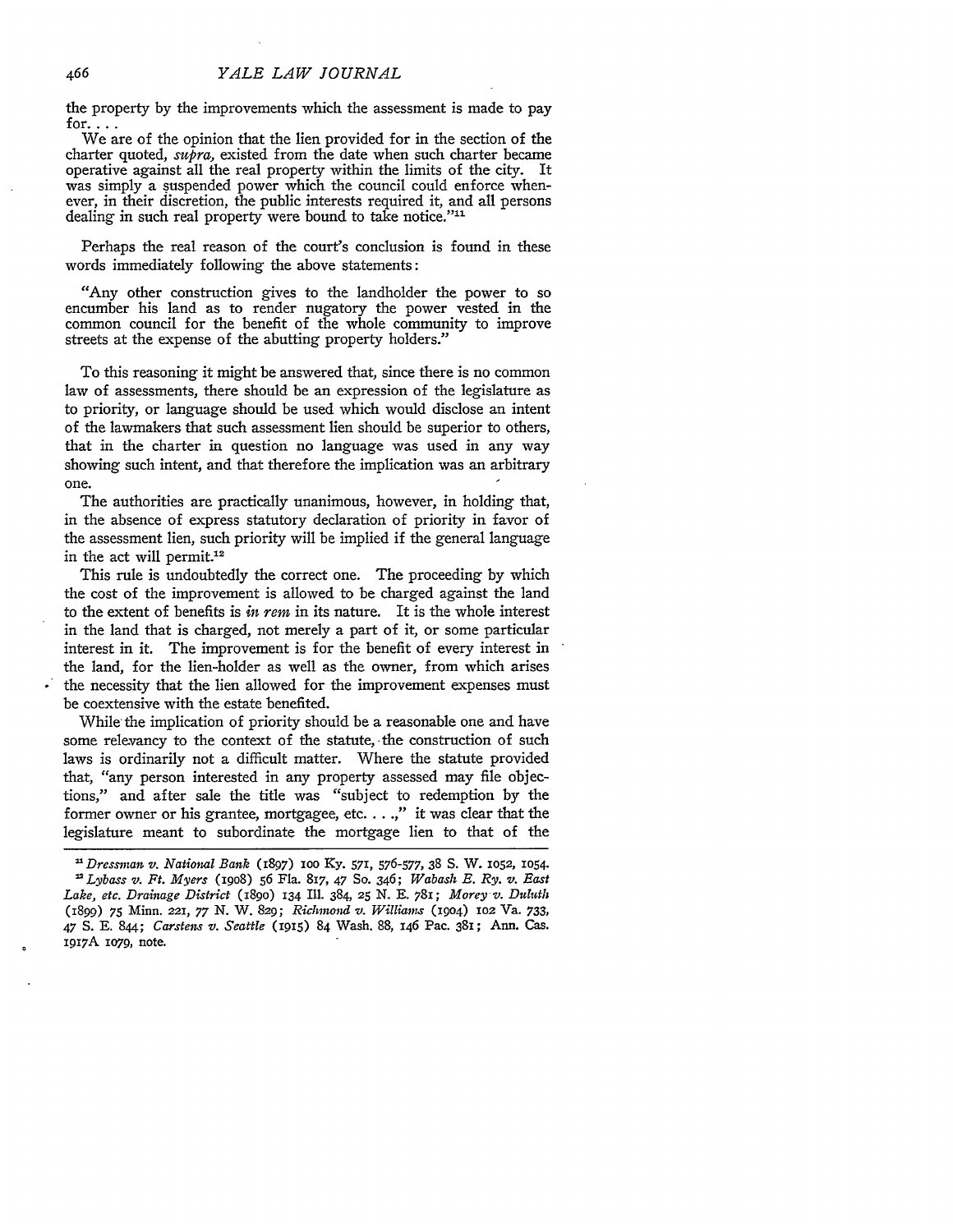assessment.13 And the same inference was irresistible where, in addition to a right of redemption given a mortgagee, it was enacted that his rights should not be divested until after six months' written notice to him of a sale under the assessment.<sup>14</sup> The same was true under a provision that all "persons interested" and the "owner" might appear and oppose the confirmation of the assessments and the entry of judgment therefor, and the further direction that if they failed to do so they were concluded thereby.<sup>15</sup> This construction was likewise adopted under a statutory provision that the "owner or any other person having an interest in the property charged with the tax bill" might pay the sum due in a given time.<sup>16</sup> The provision that the assessment should be collected as other taxes were was also held a sufficient basis for an implied priority of the assessment lien.<sup>17</sup> And even where the statute merely directed that the municipal charge should remain a lien until fully paid, it was said that this would warrant the same implication.<sup>18</sup> But in another case it was held that no such implication would arise from the provision that the charge should be a lien "from the time of filing the petition."<sup>19</sup>

#### **WHERE STATUTE IS SILENT AS TO PRIORITY**

The above discussion has practically covered a consideration of those instances where the state has given a lien for improvement assessments but has failed to lay down any express rule regulating priority. It has been seen that the courts are insistent in giving such a lien priority over that of a mortgage. In fact, it would appear that the mortgage lien would be held superior only under an express provision of the law subordinating the assessment.

There have been instances where it has been held that if the statute is silent as to priority, an assessment lien will be secondary to that of an existing mortgage.<sup>20</sup> Such effect was given to the mortgage lien in the case cited, on the ground that there was nothing in the statute from which priority of the assessment could be implied. The court agreed, however, that it was not necessary that the law should expressly declare the assessment lien a paramount one; such could be implied from other provisions of the statute. But another court found, in a statute which was entirely silent as to priority, an intent of the legislature to favor the assessment over the mortgage.<sup>21</sup>

*<sup>3</sup>Carstens v. Seattle, sitpra* note 12; *O'Brien v. Bradley, supra* note **5.** *14*

*Howell v. Essex County Road Board* (i88o) **32** N. **J. Eq. 672.** *13*

*Morey v. Duluth, supra* note **12.**

*<sup>&</sup>quot;Morey Enginwering Co. v. St. Louis Ice Rink Co.* (1912) 242 MO. 241, **<sup>146</sup> S.** W. **1142.** *" T*

*Seattle v. Hill* (1896) 14 Wash. 487, 45 Pac. **17; 35** L. **R. A. 372,** note.

*Germania Savings Bank v. Miller* (19oo) 48 PIrTsB. L. **J. 6.**

*Killian v. Andrews* (1892) **13o** Ind. 579, 3o *N.* **E.** 7oo.

<sup>&</sup>lt;sup>20</sup> State v. Aetna Life Ins. Co., supra note 10.<br><sup>21</sup> Lannan v. Waltenspiel (1915) 45 Utah, 564, 147 Pac. 908.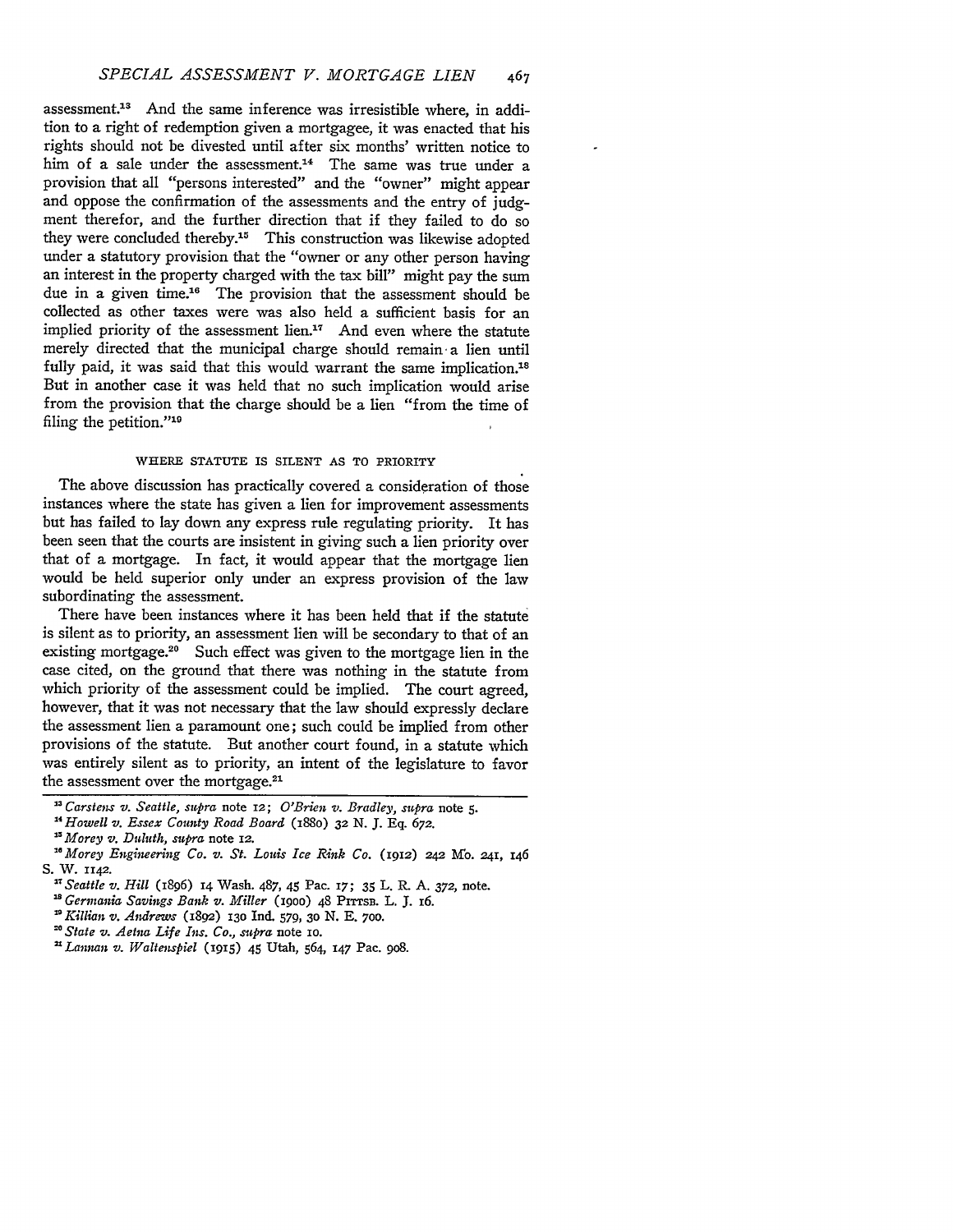The case of *Carstens v. Seattle,* already cited as an instance of upholding the priority of the assessment by implication from other provisions of the statute, comes very near on its reasoning to a support of priority even though the statute be silent as to such priority. The reasoning of the court was as follows: $2^2$ 

"In addition to the remedy by sale of the land as above noticed, the city may enforce the lien of the assessment by an ordinary civil action of foreclosure in court. The statute contains no express provision in terms making the assessment lien superior to prior mortgages or other prior private liens. This procedure, we are of the opinion, points to a legislative intent to charge the assessment against the land itself regardless of its ownership and regardless of all prior liens upon its ownership which rest upon private contract, or which of necessity are only a charge upon some person's title or interest in the land. Such private liens, of course, can rise no higher than their source. For, manifestly, no person can by contract create a lien'upon land superior to his own title or interest therein, while the sovereign power of taxation can create a lien superior to every private interest in the land."

#### **MORTGAGE** GIVEN BEFORE **THE ENACTMENT** OF THE IMPROVEMENT **STATUTE**

Where a state, either by the express provisions of its legislative enactments or by implications to be clearly drawn therefrom, attempts to give priority in favor of a special assessment lien over an existing mortgage, constitutional considerations arise as to the power to make such law retroactive. And it is a question to be resolved according to the constitution of the particular state by which the law was enacted. The United States Constitution contains no expression as to the power of a state in regard to retrospective legislation. The Supreme Court has gone far enough to say that it was not prepared to hold it violative of the Federal Constitution for a state to enact that a local improvement lien should have precedence over other existing encumbrances.<sup>23</sup>

In some states there is an express constitutional prohibition against the passage of retroactive laws. Under such a provision, it has been held that the legislature cannot give preference to an assessment lien to the detriment of an existing mortgage.<sup>24</sup> In Illinois, on the other hand, the court announced the doctrine that such a law does not impair the obligation of contracts nor interfere with vested rights. In so holding, the court said **:25**

"It is urged that the Drainage Law, so far as it attempts to give a lien for assessments superior to the liens of existing encumbrances, is unconstitutional because it violates the obligation of contracts or divests vested rights. This clearly cannot be so. Every property-owner holds his

468

*Carstens v. Seattle, supra* note **12.**

*Provident Inst. v. Jersey City, supra* note **5.**

*<sup>&</sup>quot; Mellinger v. Houston* (1887) 68 Tex. *37, 3* S. W. 249.

*<sup>&</sup>quot; Wabash E. Ry. v. East Lake Drainage District, supra* note **x2.**